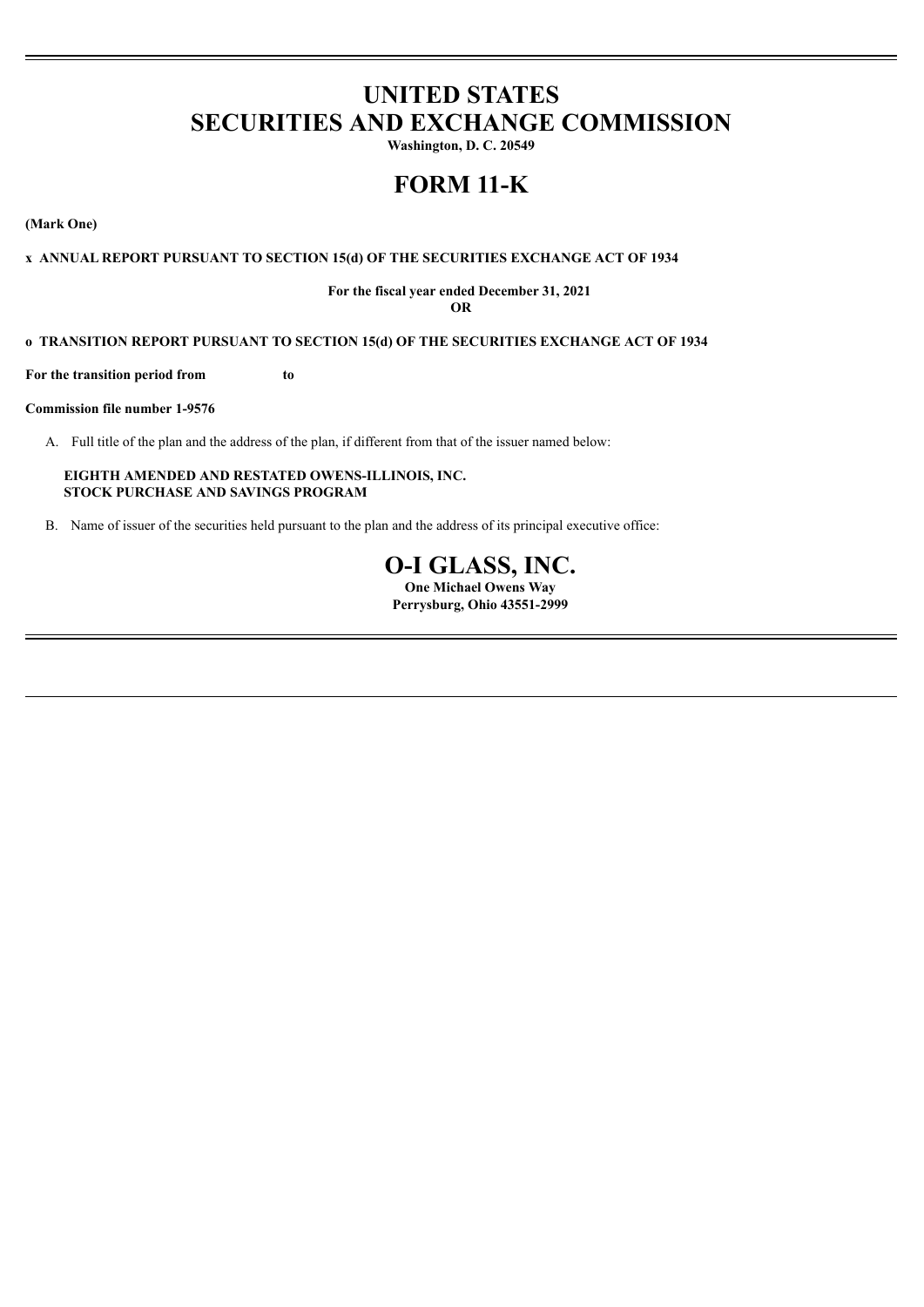# Eighth Amended and Restated Owens-Illinois, Inc. Stock Purchase and Savings Program Financial Statements and Supplemental Schedule

Years ended December 31, 2021 and 2020

# **Contents**

| Report of Independent Registered Public Accounting Firm           | $\overline{2}$ |
|-------------------------------------------------------------------|----------------|
| <b>Financial Statements</b>                                       |                |
| <b>Statements of Net Assets Available for Benefits</b>            | $\overline{3}$ |
| <b>Statements of Changes in Net Assets Available for Benefits</b> | $\overline{4}$ |
| <b>Notes to Financial Statements</b>                              | $\mathfrak{L}$ |
| <b>Supplemental Schedule</b>                                      |                |
| Schedule H, Line 4i-Schedule of Assets (Held at End of Year)      | 13             |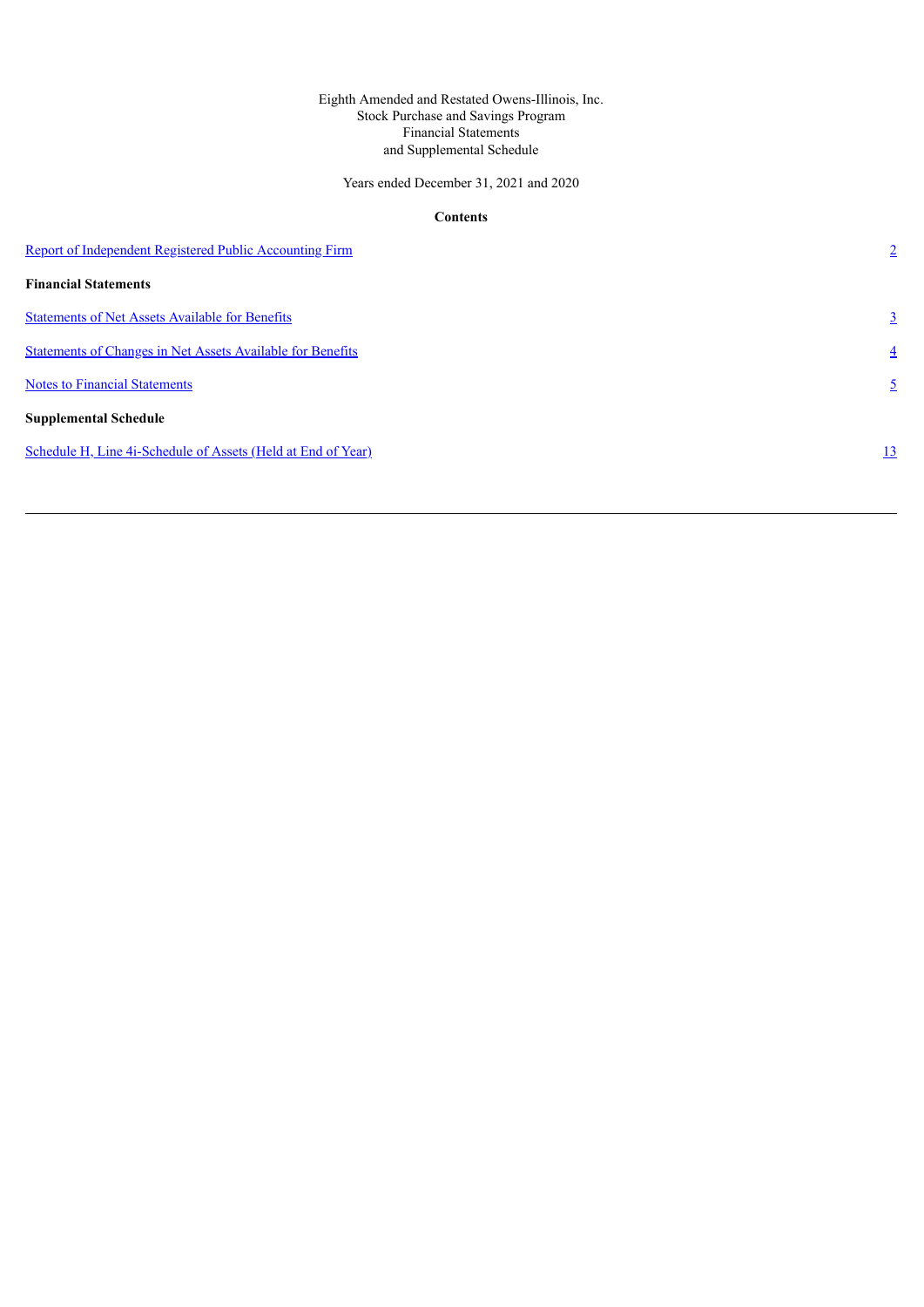#### **Report of Independent Registered Public Accounting Firm**

<span id="page-2-0"></span>To the Plan Participants and the Plan Administrator of the Eighth Amended and Restated Owens-Illinois, Inc. Stock Purchase and Savings Program

#### **Opinion on the Financial Statements**

We have audited the accompanying statements of net assets available for benefits of the Eighth Amended and Restated Owens-Illinois, Inc. Stock Purchase and Savings Program (the Plan) as of December 31, 2021 and 2020, and the related statements of changes in net assets available for benefits for the years then ended, and the related notes (collectively referred to as the "financial statements"). In our opinion, the financial statements present fairly, in all material respects, the net assets available for benefits of the Plan at December 31, 2021 and 2020, and the changes in its net assets available for benefits for the years then ended, in conformity with U.S. generally accepted accounting principles.

# **Basis for Opinion**

These financial statements are the responsibility of the Plan's management. Our responsibility is to express an opinion on the Plan's financial statements based on our audits. We are a public accounting firm registered with the Public Company Accounting Oversight Board (United States) (PCAOB) and are required to be independent with respect to the Plan in accordance with the U.S. federal securities laws and the applicable rules and regulations of the Securities and Exchange Commission and the PCAOB.

We conducted our audits in accordance with the standards of the PCAOB. Those standards require that we plan and perform the audit to obtain reasonable assurance about whether the financial statements are free of material misstatement, whether due to error or fraud. The Plan is not required to have, nor were we engaged to perform, an audit of its internal control over financial reporting. As part of our audits we are required to obtain an understanding of internal control over financial reporting but not for the purpose of expressing an opinion on the effectiveness of the Plan's internal control over financial reporting. Accordingly, we express no such opinion.

Our audits included performing procedures to assess the risks of material misstatement of the financial statements, whether due to error or fraud, and performing procedures that respond to those risks. Such procedures included examining, on a test basis, evidence regarding the amounts and disclosures in the financial statements. Our audits also included evaluating the accounting principles used and significant estimates made by management, as well as evaluating the overall presentation of the financial statements. We believe that our audits provide a reasonable basis for our opinion.

#### **Supplemental Schedule Required by ERISA**

The accompanying supplemental schedule of assets (held at end of year) as of December 31, 2021 (referred to as the "supplemental schedule") has been subjected to audit procedures performed in conjunction with the audit of the Plan's financial statements. The information in the supplemental schedule is the responsibility of the Plan's management. Our audit procedures included determining whether the information reconciles to the financial statements or the underlying accounting and other records, as applicable, and performing procedures to test the completeness and accuracy of the information presented in the supplemental schedule. In forming our opinion on the information, we evaluated whether such information, including its form and content, is presented in conformity with the Department of Labor's Rules and Regulations for Reporting and Disclosure under the Employee Retirement Income Security Act of 1974. In our opinion, the information is fairly stated, in all material respects, in relation to the financial statements as a whole.

/s/ Ernst & Young LLP

We have served as the Plan's auditor since 1987.

Toledo, Ohio June 16, 2022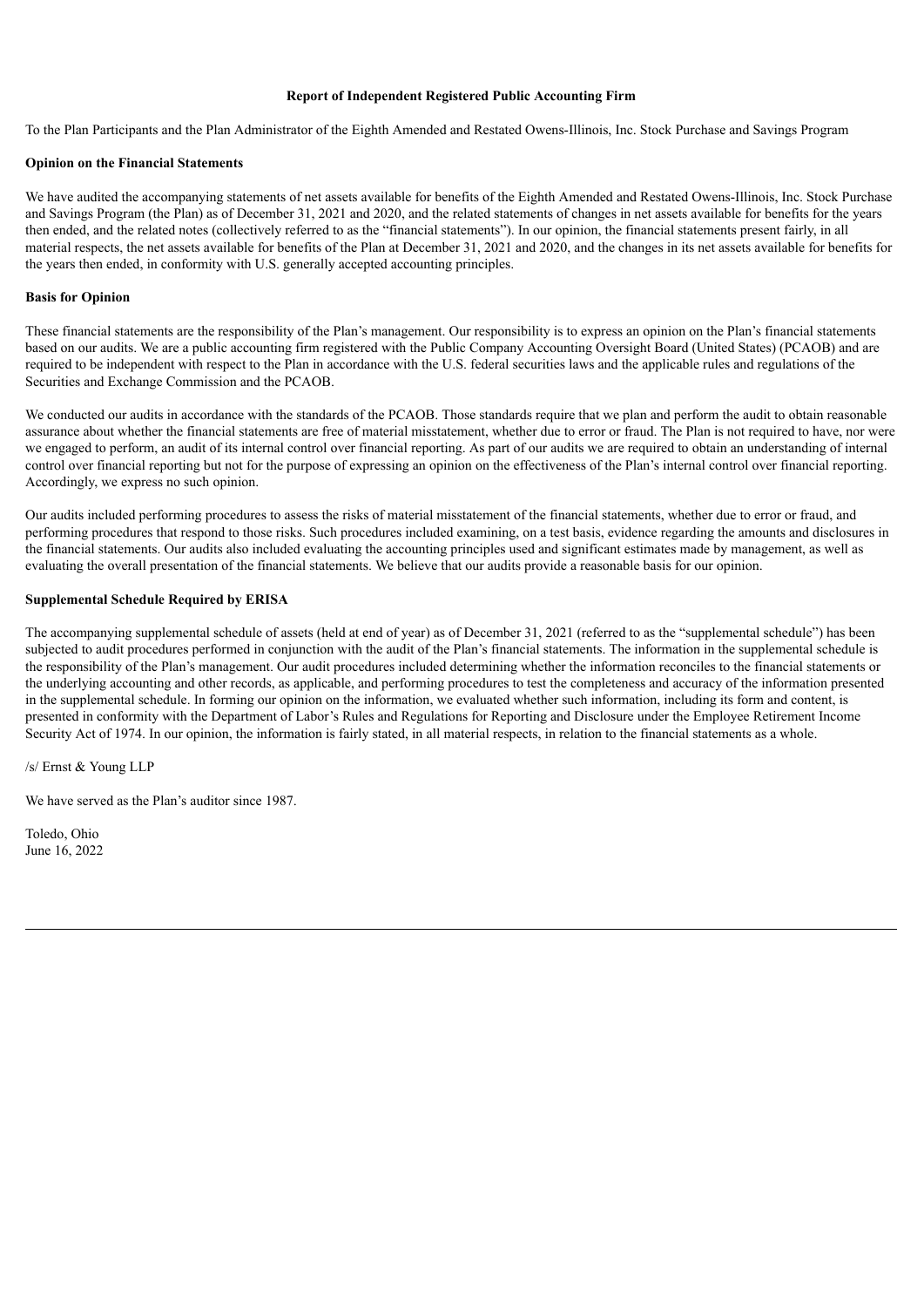# Statements of Net Assets Available for Benefits

<span id="page-3-0"></span>

|                                      | December 31,         |  |             |
|--------------------------------------|----------------------|--|-------------|
|                                      | 2021                 |  | 2020        |
| Assets:                              |                      |  |             |
|                                      |                      |  |             |
| Interest in investments of the Trust | \$<br>420,128,266 \$ |  | 389,490,921 |
|                                      |                      |  |             |
| Notes receivable from participants   | 5,126,482            |  | 4,964,641   |
|                                      |                      |  |             |
| Net assets available for benefits    | 425,254,748 \$       |  | 394,455,562 |
|                                      |                      |  |             |

*The accompanying notes are an integral part of the financial statements.*

<u> 1989 - Johann Barn, mars eta bainar e</u>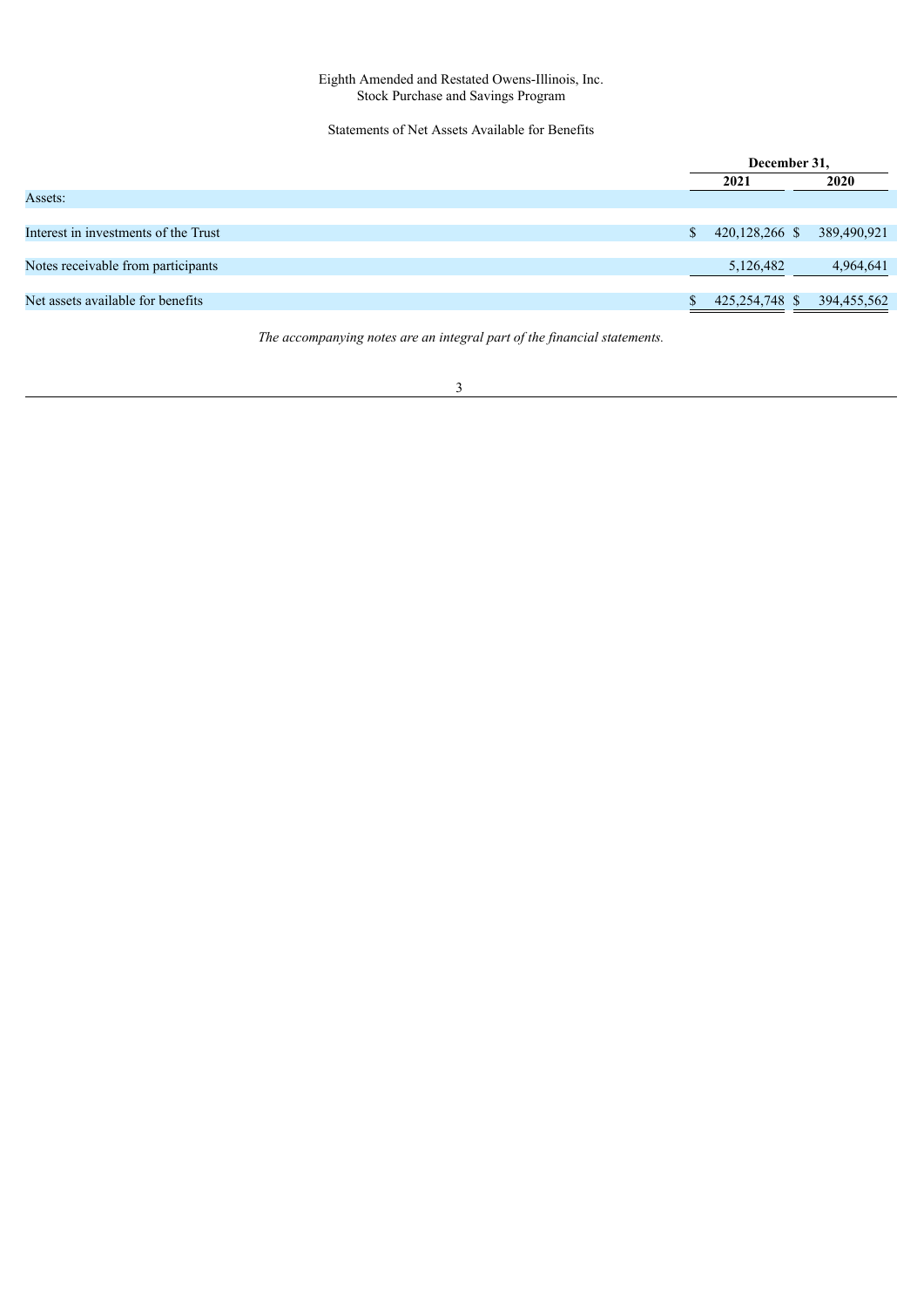# Statements of Changes in Net Assets Available for Benefits

<span id="page-4-0"></span>

|                                                                  | Year ended December 31, |                |  |                |
|------------------------------------------------------------------|-------------------------|----------------|--|----------------|
|                                                                  |                         | 2021           |  | 2020           |
| Interest in investment gain of the Trust                         | \$                      | 43,839,364 \$  |  | 65,425,540     |
|                                                                  |                         |                |  |                |
| Contributions:                                                   |                         |                |  |                |
| Participant                                                      |                         | 16,197,312     |  | 14,723,779     |
| Employer                                                         |                         | 9,881,725      |  | 9,228,179      |
|                                                                  |                         |                |  |                |
| Interest income due to notes receivable from participants        |                         | 248,886        |  | 281,570        |
| Participant withdrawals                                          |                         | (42, 277, 796) |  | (43, 721, 308) |
| <b>Administration fees</b>                                       |                         | (208, 451)     |  | (220,670)      |
| Other                                                            |                         | (4,200)        |  | (14,621)       |
|                                                                  |                         |                |  |                |
| Increase in net assets available for benefits prior to transfers |                         | 27,676,840     |  | 45,702,469     |
|                                                                  |                         |                |  |                |
| Plan to plan transfers-in                                        |                         | 3,562,852      |  | 69,705         |
| Plan to plan transfers-out                                       |                         | (440, 506)     |  | (13,760)       |
|                                                                  |                         |                |  |                |
| Net assets available for benefits at beginning of year           |                         | 394,455,562    |  | 348,697,148    |
|                                                                  |                         |                |  |                |
| Net assets available for benefits at end of year                 | \$                      | 425,254,748 \$ |  | 394,455,562    |

*The accompanying notes are an integral part of the financial statements.*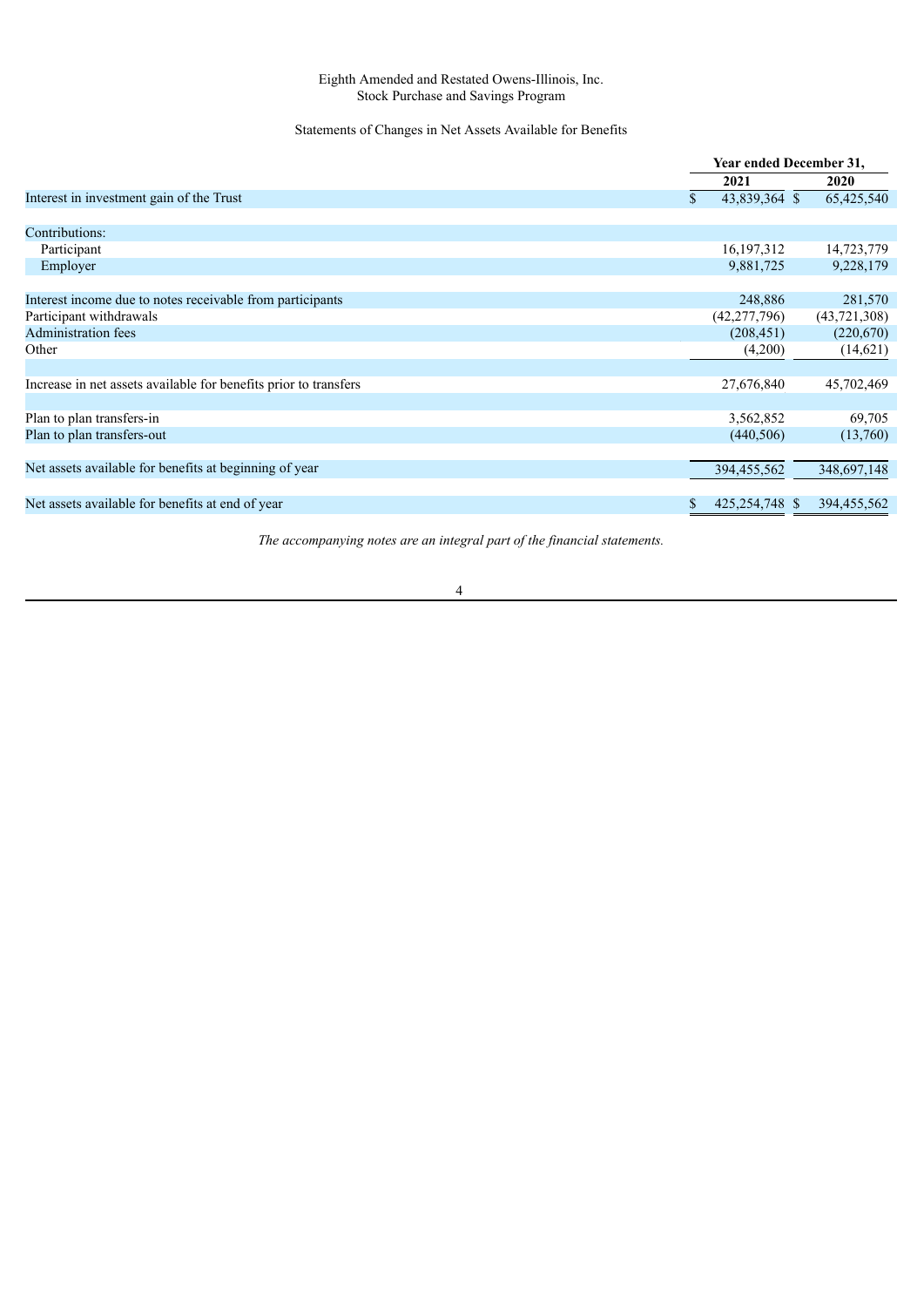Notes to Financial Statements December 31, 2021

#### <span id="page-5-0"></span>**1. Plan Description**

The Eighth Amended and Restated Owens-Illinois, Inc. Stock Purchase and Savings Program (the "Plan") was adopted by O-I Glass, Inc. (the "Company") for the benefit of eligible U.S. salaried employees of the Company and certain of its subsidiaries and affiliates.

On December 26 and 27, 2019, the Company implemented the Corporate Modernization (as defined below) pursuant to the Agreement and Plan of Merger (the "Merger Agreement"), dated as of December 26, 2019, among Owens-Illinois, Inc. ("O-I"), O-I Glass, Inc. ("O-I Glass") and Paddock Enterprises, LLC ("Paddock"). The term "Company" as used herein and unless otherwise stated or indicated by context, refers to O-I prior to Corporate Modernization and to O-I Glass after Corporate Modernization.

The Corporate Modernization involved a series of transactions, which reorganized O-I into a new holding company structure (the "Corporate Modernization"). The Corporate Modernization was completed on December 27, 2019 and was effected through a merger pursuant to the Merger Agreement, dated as of December 26, 2019, by and among the Registrant, O-I and Paddock. As a result of the Corporate Modernization, O-I merged with Paddock, with Paddock continuing as the surviving entity and as a direct wholly owned subsidiary of the Company (the "Merger"). Upon the effectiveness of the Merger, each issued and outstanding share of common stock of O-I, par value \$0.01 per share, held immediately prior to the Merger automatically converted into a right to receive an equivalent corresponding share of Common Stock having the same designations, rights, powers and preferences and the qualifications, limitations, and restrictions as the corresponding share of common stock of O-I being converted.

In connection with the Corporate Modernization, on December 26, 2019, O-I Glass and Paddock entered into an Assignment and Assumptions Agreement, pursuant to which the Company assumed (including sponsorship of) the Plan from O-I.

On April 26, 2021, O-I Glass announced that its wholly owned subsidiary, Paddock, has reached an agreement in principle with the Official Committee of Asbestos Personal Injury Claimants and the legal representative for the future asbestos personal injury claimants to accept the terms of a mediator's proposal regarding a consensual plan of reorganization under section 524(g) of the U.S. Bankruptcy Code. The agreement, which is supported by O-I Glass, is subject to definitive documentation and satisfaction of certain conditions.

The Plan's investments are held in the Owens-Illinois, Inc. Master Savings Trust (the "Trust") administered by the O-I Glass, Inc. Employee Benefits Committee (the "Committee"). The Plan's trustee is John Hancock (the "Trustee") and recordkeeping is managed by John Hancock (the "Recordkeeper"), along with the assets of another defined contribution plan of the Company.

The Plan is a defined contribution plan which provides eligible employees, upon completion of a probationary period, the opportunity to make contributions on a pretax basis and/or in the form of a designated Roth contribution, in specific percentages, within guidelines established by the Company. Participants are auto enrolled 30 days after first becoming eligible to participate in the Plan. Participant contributions are immediately fully vested and may be divided at the participant's discretion among the various investment options from 1% to 100%, with no limit on the number of options selected. A participant may elect to change the percentage of compensation to be contributed each pay period; any such changes shall be effective on the next pay period.

The Company contributes to the Plan on behalf of each participant an amount equal to 50% of the participant's pretax and Roth contributions each pay period, limited to 5% of such participant's compensation received during that period. Company matching contributions are invested in the O-I Glass, Inc. Company Stock Fund and are immediately fully vested. Participants are allowed to transfer Company matching contributions from the Company Stock Fund at any time. The Company contributes an additional 3% of base compensation for all salaried employees. The additional 3% is invested according to the participant's investment elections. For employees with no investment election in the Plan, the additional 3% contributed by the Company is automatically invested in the appropriate target date lifecycle fund for the participant and are fully vested. All contributions are subject to certain limitations of the Internal Revenue Code (the "Code").

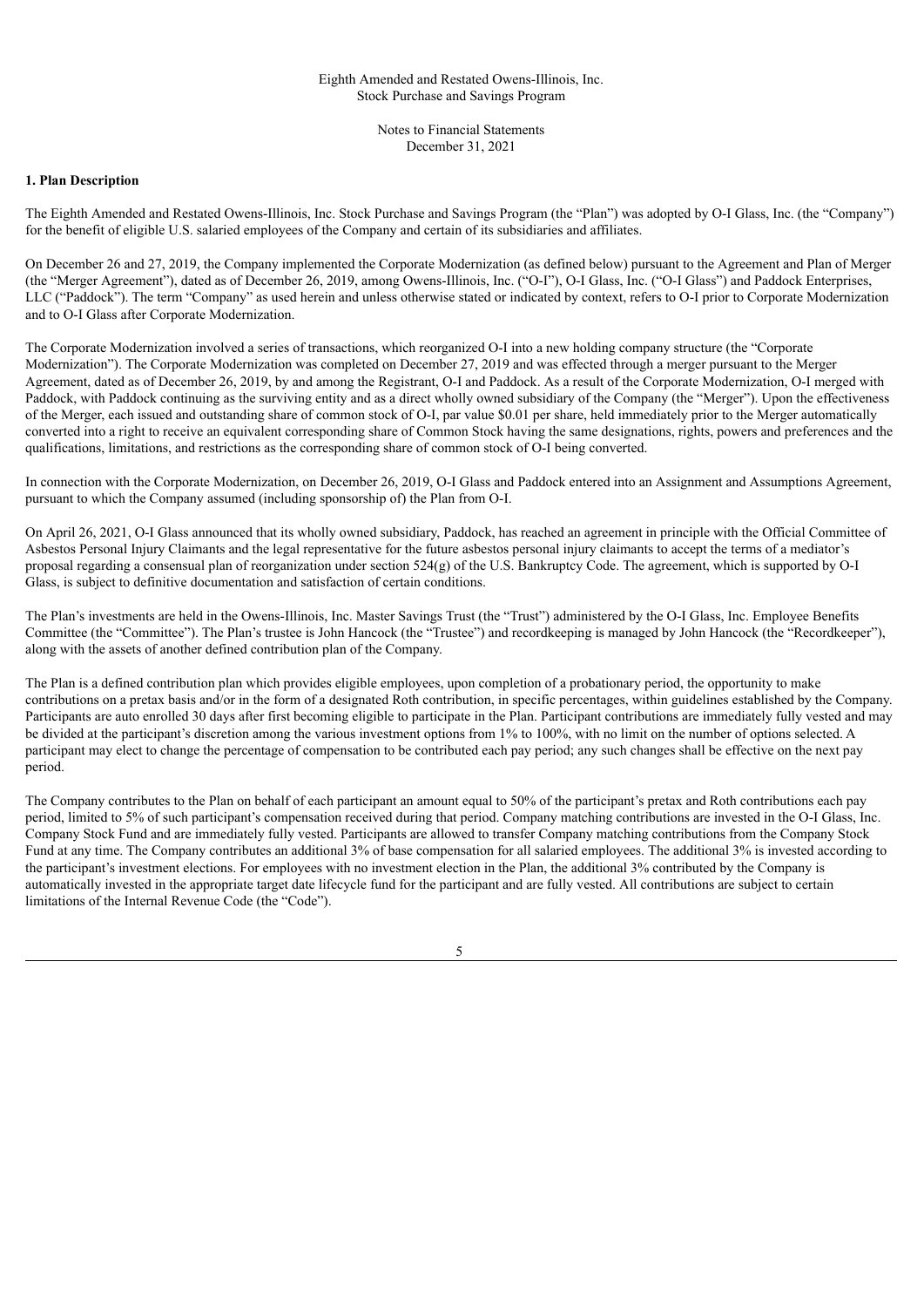Notes to Financial Statements – Continued December 31, 2021

Each participant's account is credited with the participant's contributions and the Company's matching contributions and allocations of plan earnings, and is charged with an allocation of administrative expenses. Plan earnings are allocated based on the participant's share of net earnings or losses of their respective elected investment options. Allocations of plan administrative expenses are based on the participant's account balances, as defined. The benefit to which a participant is entitled is the benefit that can be provided from the participant's vested account.

The Plan invests in common stock of the Company through its Company Stock Fund. The Company Stock Fund may also hold cash or other short-term securities, although these are expected to be a small percentage of the fund. The Company has implemented a dividend pass through election for its participants.

Each participant is entitled to exercise voting rights attributable to the shares allocated to their account and is notified by the Company prior to the time that such rights may be exercised. The trustee is not permitted to vote any allocated shares for which instructions have not been given by a participant. The Trustee votes any unallocated shares in the same proportion as those shares that were allocated, unless the Committee directs the trustee otherwise. Participants have the same voting rights in the event of a tender or exchange offer.

Within certain limitations, a participant may also transfer into the Plan a rollover contribution or other assets from another qualified plan.

With certain exceptions, participants may transfer existing fund balances among the various investment funds daily. Transfers into the Company Stock Fund will not be permitted until 90 days after the last transfer out. There are no restrictions on the frequency of transfers out of the Company Stock Fund.

Upon separation from service with the Company due to death, disability, retirement or termination, a participant may elect to receive either a lump sum or may elect installment payments on a monthly basis. The benefit to which a participant is entitled is the benefit that can be provided from the vested value of the participant's account. In-service withdrawals are available in certain limited circumstances, as defined by the Plan. Hardship withdrawals are allowed for participants incurring an immediate and heavy financial need, as defined by the Plan. Hardship withdrawals are strictly regulated by the Internal Revenue Service ("IRS") and a participant must exhaust all available loan options and available distributions prior to requesting a hardship withdrawal.

Although it has not expressed any intent to do so, the Company has the right under the Plan to discontinue its contributions at any time and to terminate the Plan subject to the provisions of the Employee Retirement Income Security Act of 1974, as amended, ("ERISA").

The information above is intended as a general description of the Plan's operating guidelines. Reference should be made to the Plan document for more specific provisions.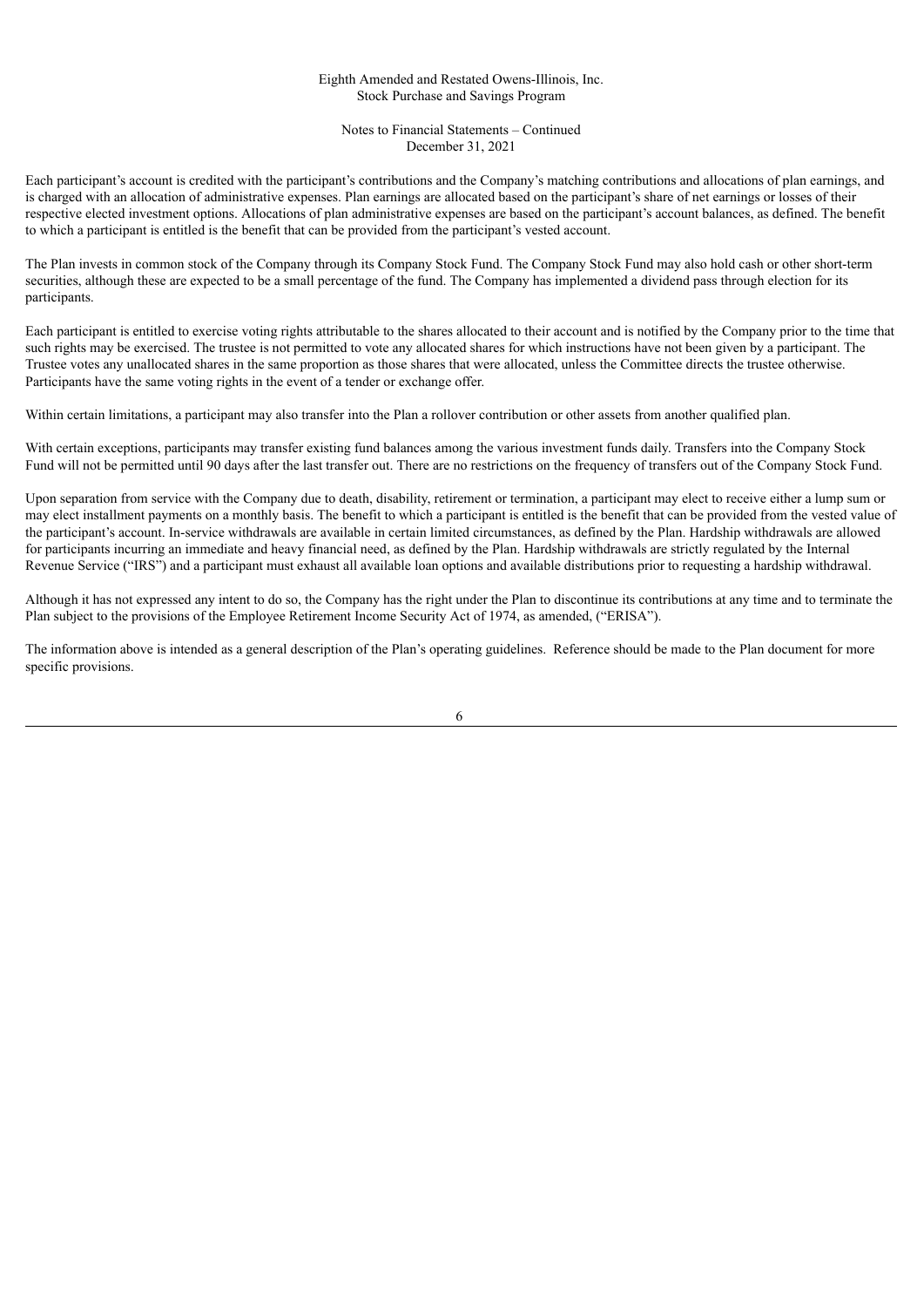Notes to Financial Statements – Continued December 31, 2021

### **2. Summary of Significant Accounting Policies**

#### Basis of Accounting

The accompanying financial statements have been prepared on the accrual basis of accounting.

#### Payment of Benefits

Benefits are recorded when paid.

#### Notes Receivable from Participants

Notes receivable from participants are loans of a portion of the participants' existing account balance that the Plan permits participants to borrow. Loans are made subject to certain conditions and limitations specified in the Plan and are repaid in weekly installments, including interest. The Plan allows active participants to only have three loans (only one of which can be used to purchase the participant's primary residence) outstanding at any time. The minimum amount allowed by the Plan for a loan is \$500 and the maximum loan amount available to a participant is determined by their account balance. The Plan allows a participant to borrow up to the lesser of (i) 50% of their account balance or (ii) \$50,000. The maximum term of loans is five years, with the exception of home loans for the purchase of a primary residence, for which the maximum term is ten years. Participants' loans are collateralized by their account balances. The rate at which loans bear interest is established at the inception of the borrowing, based on the prime rate then being charged by the Trustee plus 1%. Repayments of loans, including the interest portion thereof, are reinvested on the participants' behalf in accordance with their current choice of investment options. Participants are charged a transaction fee for each new loan initiated. The amount of the fee is \$50 for a nonresidential loan and \$100 for a residential loan. The fee is deducted from the participant's account when the loan is processed. Notes receivable from participants are valued at their unpaid principal balances plus accrued interest. Interest income on notes receivable from participants is recorded when earned.

#### Basis of Presentation and Plan Investments

The accompanying financial statements reflect the Plan's total interest in the net assets and transactions of the Trust as allocated by the Recordkeeper and any such other investments and transactions related solely to the Plan. Net assets, as well as earnings and losses, of the Trust are allocated to the Plan based on the sum of the individual accounts of the Plan's participants. The Trust also invests in the common stock of the Company. These transactions qualify as party-in-interest transactions; however, they are exempt from the prohibited transaction rules under ERISA.

The Plan has specific interests in certain investments of the Trust based on account balances of the participants and their investment options. The Trust assets are allocated among the participating plans by assigning to each plan those transactions (primarily contributions, benefit payments, and plan-specific expenses) that can be specifically identified and by allocating among all plans, in proportion to the fair value of the assets assigned to each plan, income and expenses resulting from the collective investment of the assets of the Trust.

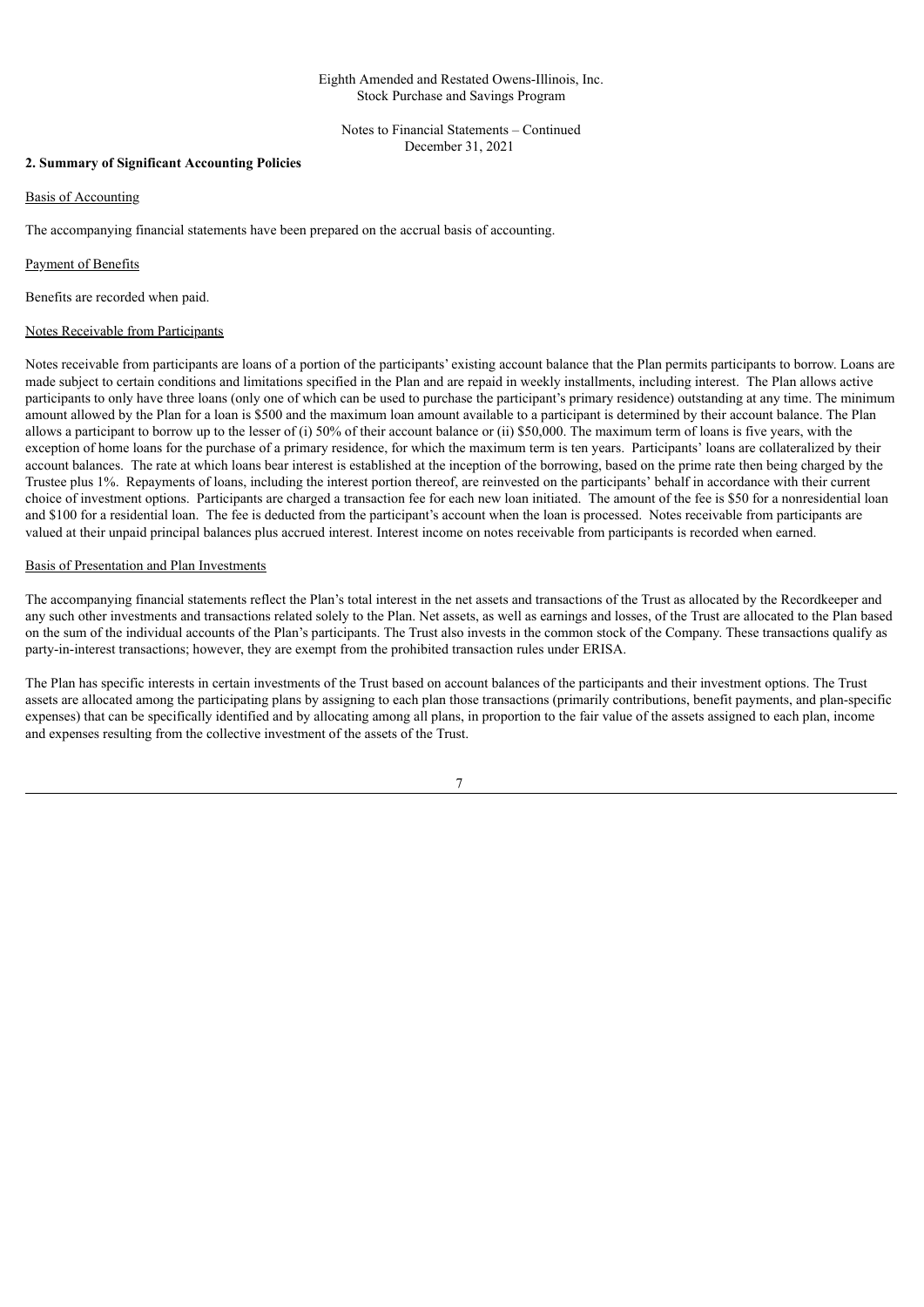#### Notes to Financial Statements – Continued December 31, 2021

### The following tables present the net assets of the Trust and the Plan's interest in the Trust:

|                         |                       | December 31, 2021         |  |  |
|-------------------------|-----------------------|---------------------------|--|--|
|                         |                       | <b>Plan's Interest in</b> |  |  |
|                         | <b>Trust Balances</b> | <b>Trust Balances</b>     |  |  |
| Mutual funds            | 574,903,073           | 354,526,915               |  |  |
| Pooled separate account | 80, 111, 184          | 39,275,606                |  |  |
| <b>Common Stock</b>     | 58, 297, 234          | 26, 325, 745              |  |  |
| Total net assets        | 713,311,491           | 420,128,266               |  |  |
|                         |                       |                           |  |  |

Plan's interest as a percentage of the Trust 59%

|                                              |                       | <b>December 31, 2020</b>  |
|----------------------------------------------|-----------------------|---------------------------|
|                                              |                       | <b>Plan's Interest in</b> |
|                                              | <b>Trust Balances</b> | <b>Trust Balances</b>     |
| Mutual funds                                 | 533,035,748           | 323,481,878               |
| Pooled separate account                      | 76,737,791            | 36,861,278                |
| <b>Common Stock</b>                          | 63,557,883            | 29, 147, 765              |
| Total net assets                             | 673,331,422           | 389,490,921               |
|                                              |                       |                           |
| Plan's interest as a percentage of the Trust |                       | 58%                       |

The investment income of the Trust are as follows:

|                                                   | <b>Year Ended December 31,</b> |  |             |
|---------------------------------------------------|--------------------------------|--|-------------|
|                                                   | 2021                           |  | 2020        |
| Interest and dividends                            | 55,870,910                     |  | 34,771,515  |
| Net appreciation in fair value of investments     | 12,213,518                     |  | 72,871,458  |
| Total investment income                           | 68.084.428                     |  | 107,642,973 |
|                                                   |                                |  |             |
| Plan's interest in investment income of the Trust | 43.839.364                     |  | 65,425,540  |

### Investment Valuation and Income Recognition

Investments held by the Trust are stated at fair value. Fair value is defined as the price that would be received to sell an asset or paid to transfer a liability in an orderly transaction between market participants at the measurement date (an exit price). See Note 3 for further discussion and disclosures related to fair value measurements.

Purchases and sales of securities are recorded on a trade-date basis. Interest income is recorded as earned. Dividends are recorded on the ex-dividend date. Net appreciation (depreciation) includes the Plan's gains and losses on investments bought and sold as well as held during the year.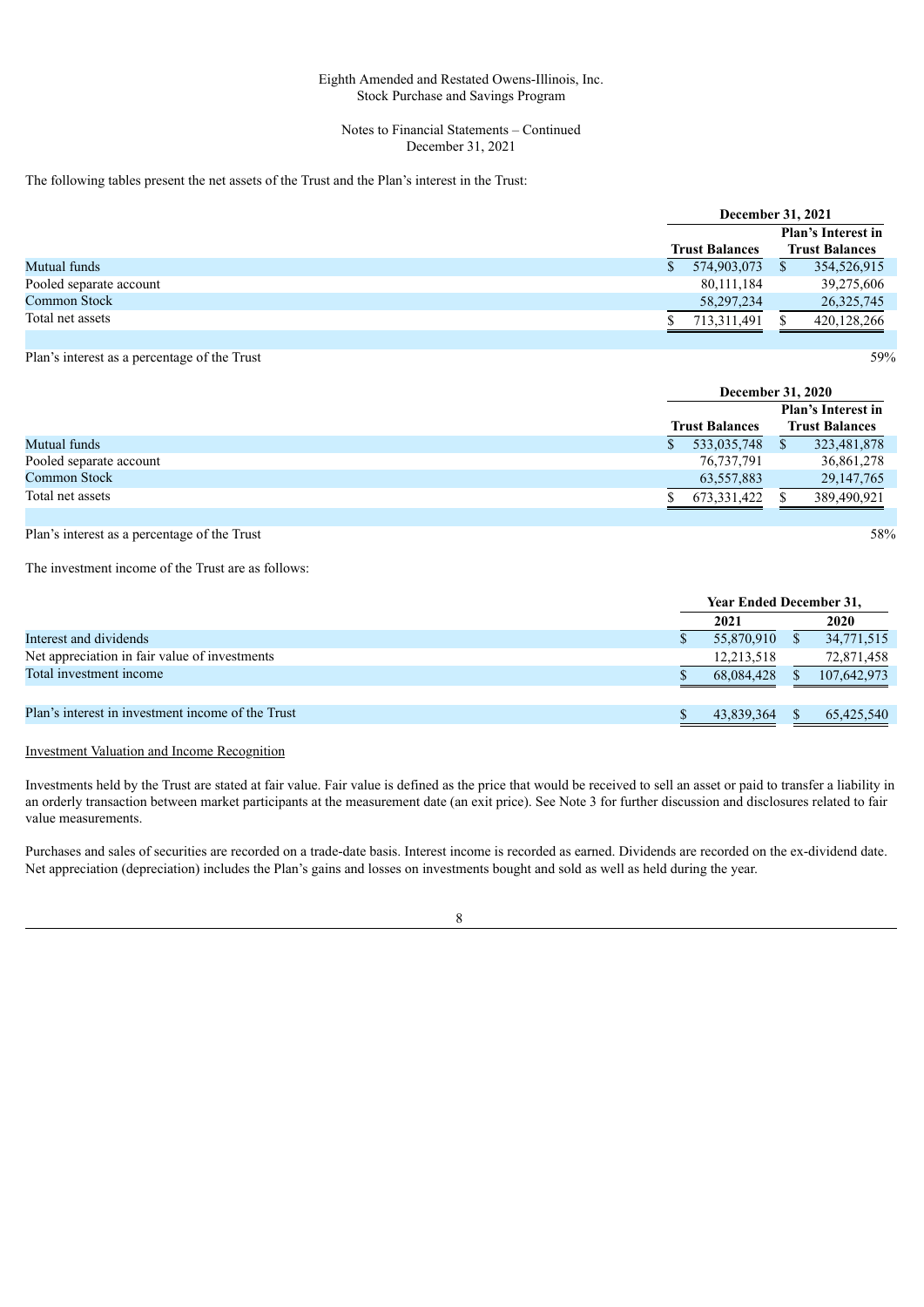Notes to Financial Statements – Continued December 31, 2021

# Tax Status

The Plan has received a determination letter from the IRS dated October 29, 2014, stating that the Plan is qualified under Section 401(a) of the Code and, therefore, the related trust is tax-exempt. Subsequent to this determination by the IRS, the Plan was amended. Once qualified, the Plan is required to operate in conformity with the Code to maintain its qualified status. The plan administrator believes the Plan is being operated in compliance with the applicable requirements of the Code and therefore, believes the Plan, as amended, is qualified and the related trust is tax exempt.

Accounting principles generally accepted in the United States require plan management to evaluate tax positions taken by the Plan and recognize a tax liability if the Plan has taken an uncertain position that more likely than not would not be sustained upon examination by the IRS. Plan management has analyzed the tax positions taken by the Plan, and has concluded that there are no uncertain positions taken or expected to be taken. The Plan is subject to routine audits by taxing jurisdictions; however, there are currently no audits for any tax periods in progress.

## Plan Expenses

Plan expenses are paid by either the Plan or the Company, as provided by the Plan's provisions.

#### Use of Estimates

The preparation of financial statements in conformity with U.S. generally accepted accounting principles requires management to make estimates and assumptions that affect the reported amounts in the financial statements and accompanying notes and supplemental schedule. Actual results could differ from those estimates and assumptions.

#### Risk and Uncertainties

The Plan invests in various investment securities. Investment securities are exposed to various risks such as interest rate, market and credit risks. Due to the level of risk associated with certain investment securities, it is at least reasonably possible that changes in the values of investment securities will occur in the near term and that such changes could materially affect participants' account balances and the amounts reported in the statements of net assets available for benefits.

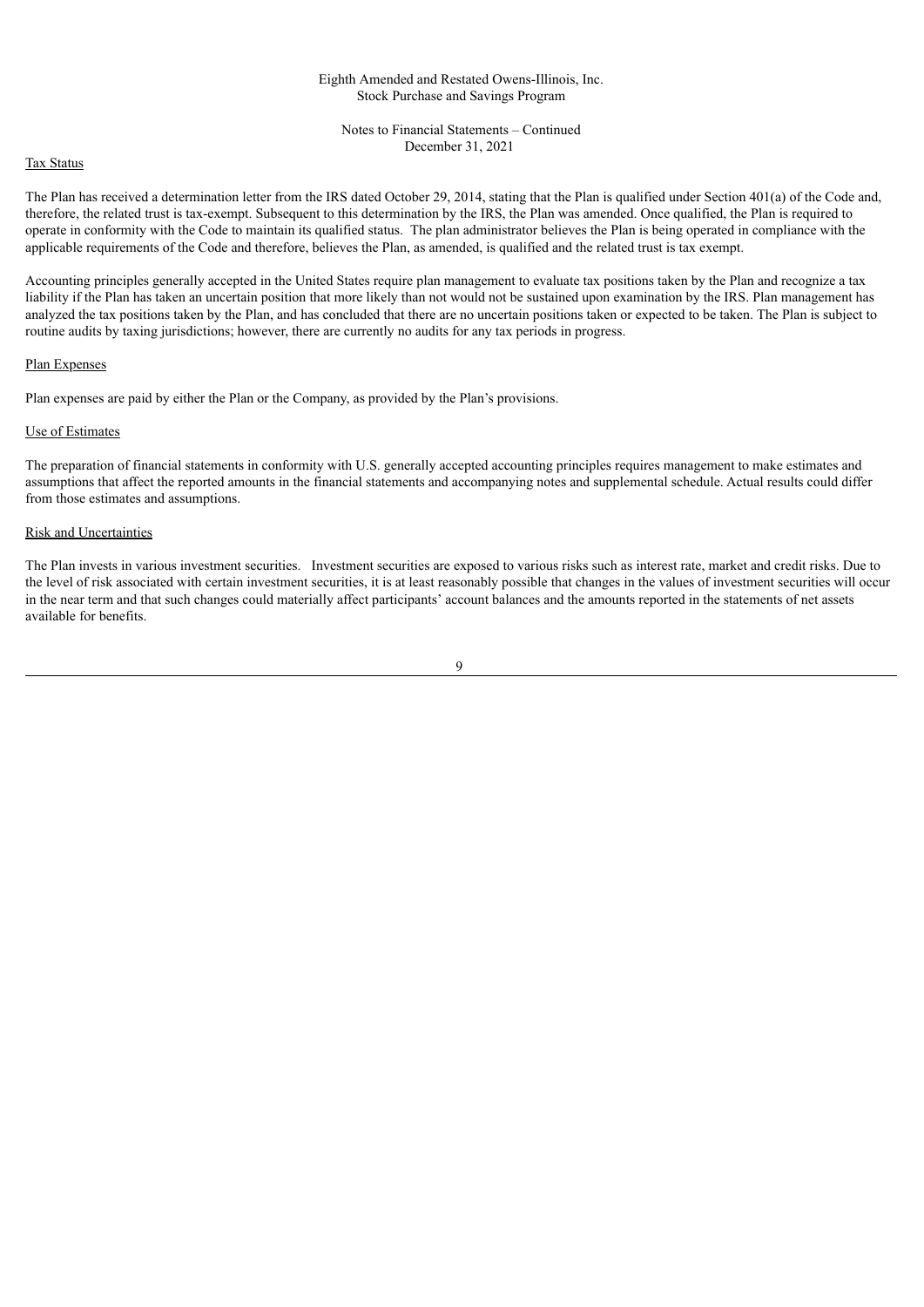Notes to Financial Statements – Continued December 31, 2021

# **3. Fair Value Measurements**

Generally accepted accounting principles ("GAAP") define fair value as an exit price, representing the amount that would be received to sell an asset or paid to transfer a liability (exit price) in the principal or most advantageous market for the asset or liability in an orderly transaction between market participants. GAAP establishes a three-tier fair value hierarchy, which prioritizes the inputs used in measuring fair value as follows:

- *Level 1:* Observable inputs such as quoted prices in active markets;
- *Level 2:* Inputs, other than quoted prices in active markets, that are observable either directly or indirectly; and
- *Level 3:* Unobservable inputs for which there is little or no market data, which requires the Company to develop assumptions.

The asset's or liability's fair value measurement level within the fair value hierarchy is based on the lowest level of any input that is significant to the fair value measurement.

The following is a description of the valuation techniques and inputs used for each general type of assets measured at fair value:

*Common stock:* Consists of the Company's stock valued using quoted market prices on the last business day of the year.

*Mutual Funds:* The shares of mutual funds are valued at quoted market prices which represent the net asset value ("NAV") of shares held by the Plan at year-end.

*Pooled separate account:* The pooled separate account is valued at the NAV provided by the administrator of the fund.

The methods described above may produce a fair value calculation that may not be indicative of net realizable value or reflective of future fair values. Furthermore, while the Trust believes its valuation methods are appropriate and consistent with other market participants, the use of different methodologies or assumptions to determine the fair value of certain financial instruments could result in a different fair value measurement at the reporting date. No transfers between levels occurred during 2021 or 2020.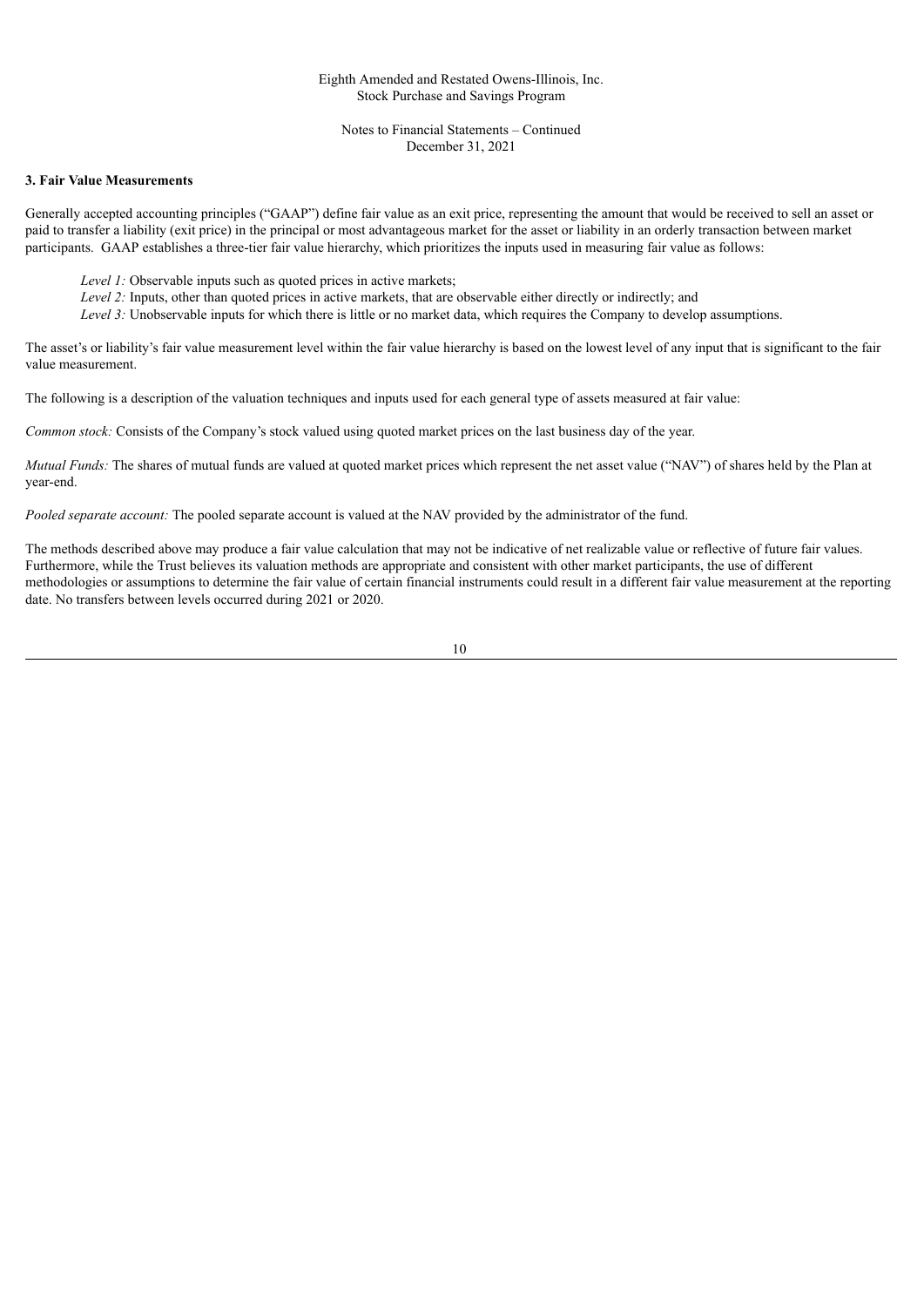#### Notes to Financial Statements – Continued December 31, 2021

The following table sets forth by level, within the fair value hierarchy, the Trust's assets at fair value:

|                            | December 31, 2021 |              |    |                          |               |                                |                   |
|----------------------------|-------------------|--------------|----|--------------------------|---------------|--------------------------------|-------------------|
|                            |                   | Level 1      |    | <b>Level 2</b>           |               | Level 3                        | <b>Total</b>      |
| Common stock               | \$                | 58,297,234   | \$ |                          |               |                                | \$<br>58,297,234  |
| Pooled separate account    |                   | 80,111,184   |    |                          |               |                                | 80,111,184        |
| Mutual funds               |                   | 574,903,073  |    |                          |               |                                | 574,903,073       |
| Total assets at fair value | \$                | 713,311,491  | \$ |                          | <sup>\$</sup> | $\qquad \qquad \longleftarrow$ | \$<br>713,311,491 |
|                            |                   |              |    | <b>December 31, 2020</b> |               |                                |                   |
|                            |                   | Level 1      |    | Level 2                  |               | Level 3                        | <b>Total</b>      |
| Common stock               |                   | 63,557,883   | \$ |                          |               |                                | \$<br>63,557,883  |
|                            |                   |              |    |                          |               |                                |                   |
| Pooled separate account    |                   | 76, 737, 791 |    |                          |               |                                | 76, 737, 791      |
| Mutual funds               |                   | 533,035,748  |    |                          |               |                                | 533,035,748       |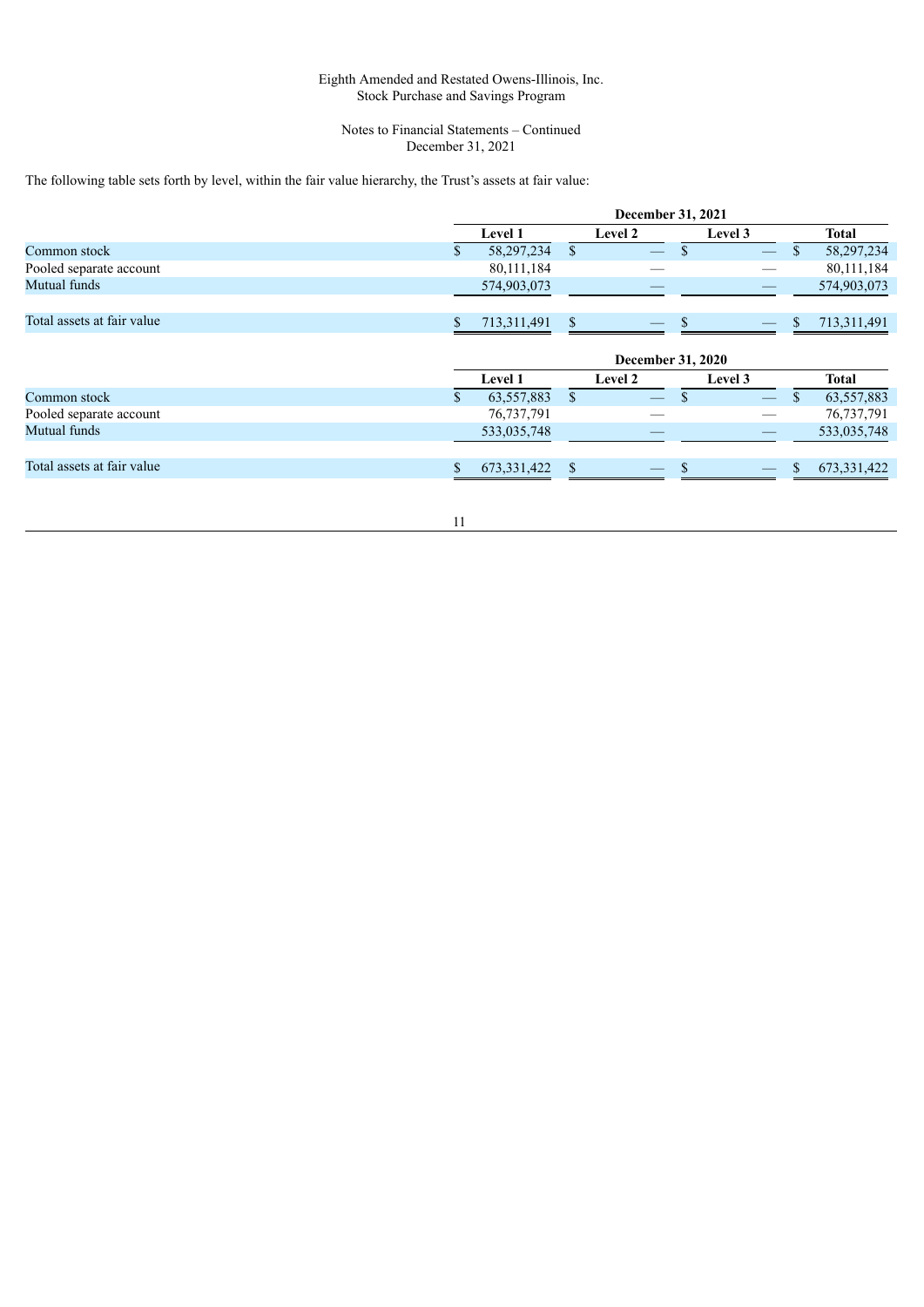#### Notes to Financial Statements – Continued December 31, 2021

# **4. Differences Between Financial Statements and Form 5500**

The following is a reconciliation of net assets available for benefits per the financial statements to the Form 5500:

|                                                                | <b>Year Ended December 31,</b>    |            |
|----------------------------------------------------------------|-----------------------------------|------------|
|                                                                | 2021                              | 2020       |
| Net assets available for benefits per the financial statements | $$425,254,748$ $$394,455,562$     |            |
| Deduct: Defaulted loans                                        | (149.378)                         | (121, 364) |
|                                                                |                                   |            |
| Net assets available for benefits per the Form 5500            | $$425,105,370 \quad $394,334,198$ |            |

The following is a reconciliation of the increase in net assets per the financial statement to the net income per the Form 5500 for the year ended December 31, 2021:

| Net increase in net assets available for benefits prior to transfers per the financial statements | \$ 27,676,840 |
|---------------------------------------------------------------------------------------------------|---------------|
| Defaulted loans in prior year                                                                     | 121.364       |
| Defaulted loans in current year                                                                   | (149,378)     |
| Net income per the Form 5500                                                                      | \$ 27.648.826 |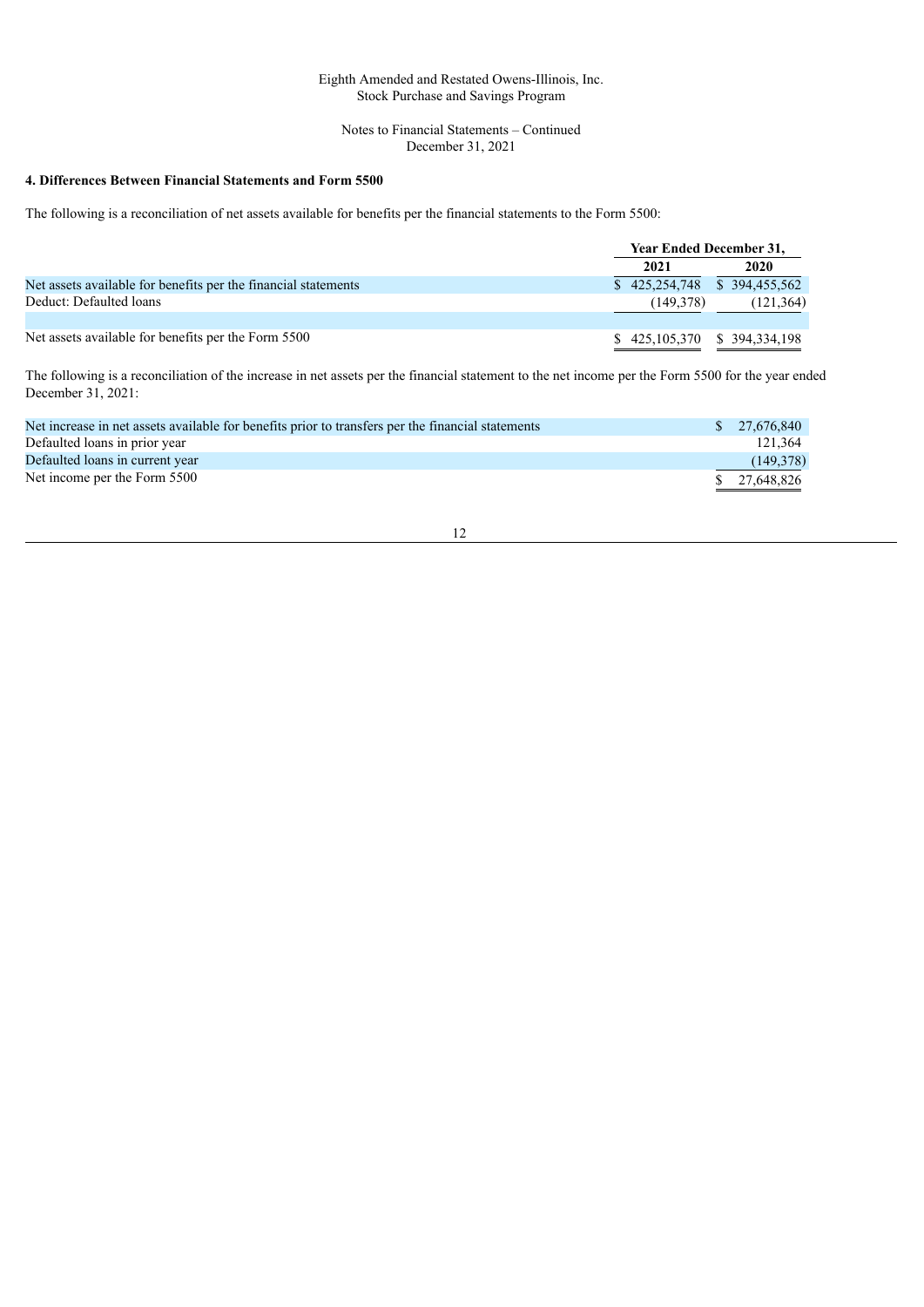#### Employer Identification No. 22-2781933 Plan No. 003

#### Schedule H, Line 4i-Schedule of Assets (Held at End of Year) December 31, 2021

<span id="page-13-0"></span>

| <b>Description</b>                  | <b>Shares</b> or<br>Principal<br>Amount                               | Fair<br>Value |
|-------------------------------------|-----------------------------------------------------------------------|---------------|
| *Notes receivable from participants | Interest rates ranging from 4.25% to<br>9.25%, various maturity dates | 5,126,482     |

\*Party-in-interest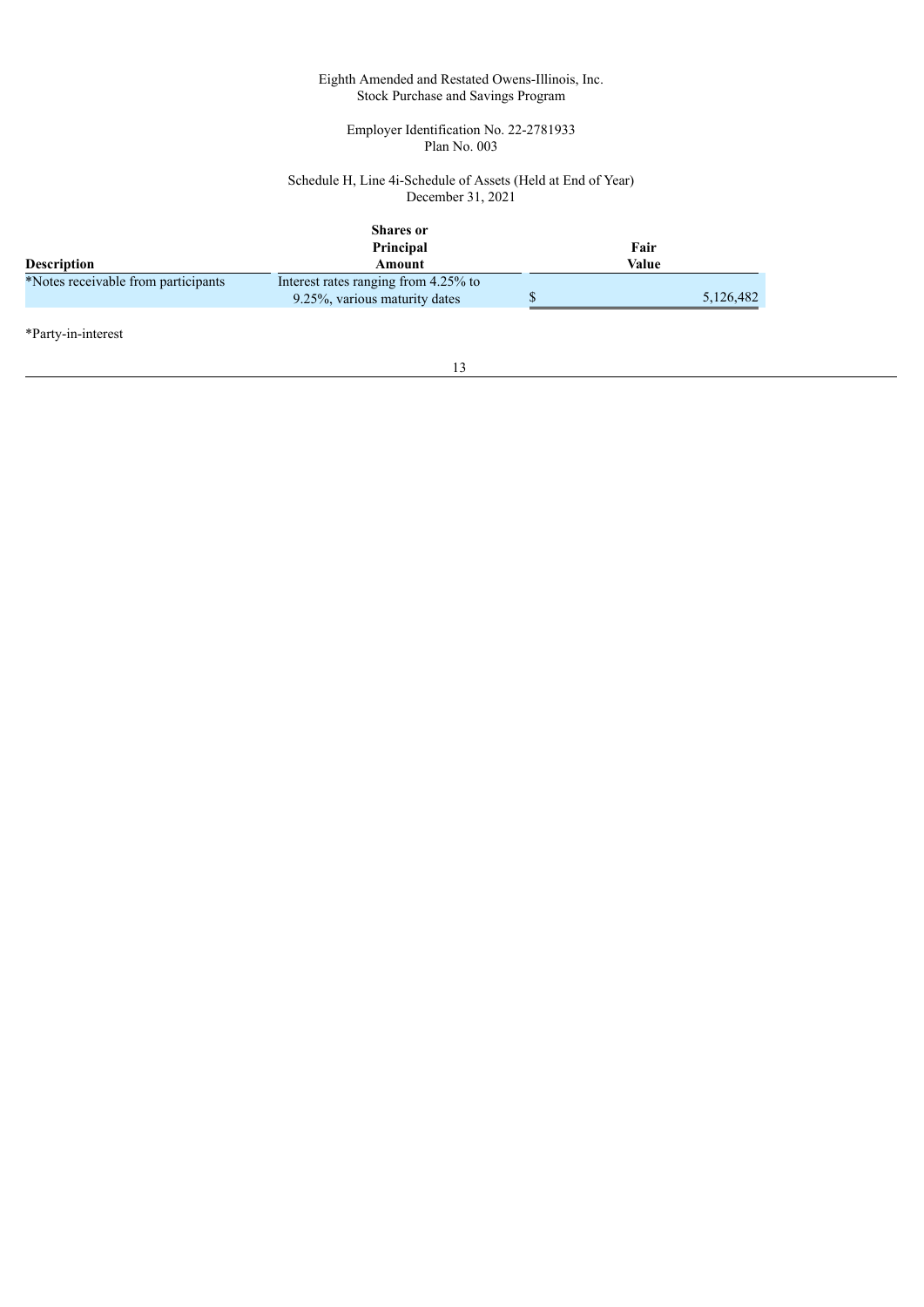#### **SIGNATURES**

Pursuant to the requirements of the Securities Exchange Act of 1934, the O-I Glass, Inc. Employee Benefits Committee, which administers the employee benefit plans, has duly caused this annual report to be signed on its behalf by the undersigned hereunto duly authorized.

Dated: June 16, 2022 By: O-I Glass, Inc.

Employee Benefits Committee

By: /s/ Anna M. Boris Anna M. Boris Member of the Employee Benefits Committee